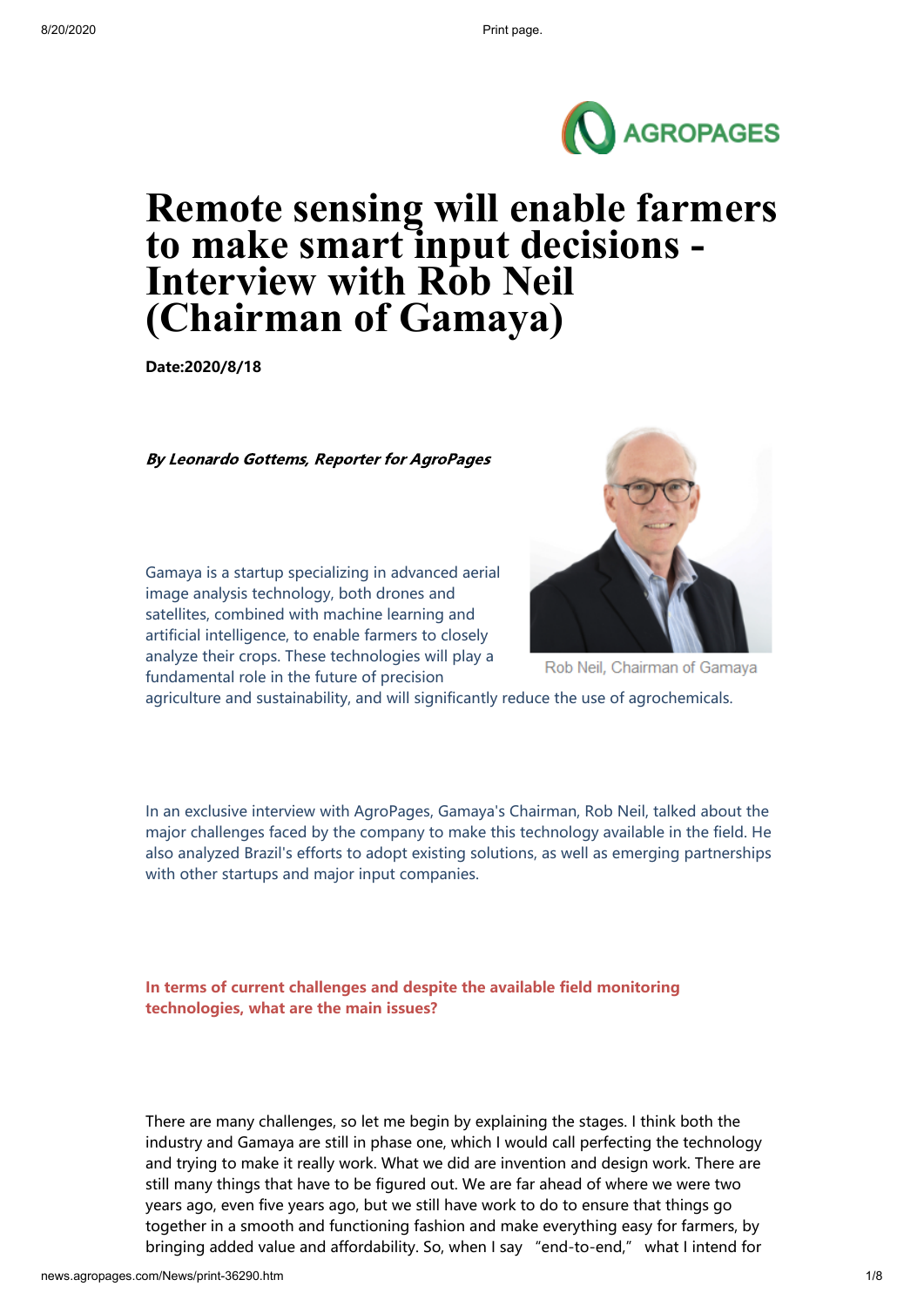Gamaya, our plan, is to design, develop, launch and support our products. We can everything from start to finish, so this is a key job to do, all of these different functions, and connect them all together. There are data science and agronomic science. They all have to be integrated and work well.

We are only at this stage now and are probably getting to the end of it. We released our first products in the market in 2020, earlier this year in Brazil. So, we, therefore, passed a major milestone, with products that work and used by farmers. They are the first generation. It is easier and faster to achieve improvements once you reach that stage.

The next phase, I would say, is how to automate and really use all this data to utilize information seamlessly. There will be a completely new stage for Gamaya and the industry. To give you an example, we have a couple of excellent products for sugar, and we can tell a sugarcane grower, with good accuracy, where they have planting gaps or where they have weed infestations. Very soon, we will have a product that identifies planting lines, so they can harvest accurately using GPS. But this is only what you think about natural products for farmers. Even if we provide our output to farmers, they still have to decide, "Should I replant this field or should I go in and remove those weeds? What do I do?" We have work to do because we transferred some interesting information to farmers, but we still left them with the burden of figuring out the right approach. Automation, for me, is an important step because we can make those decisions and assess further facts, and we can take the information and inform them of where it is economically viable to replant and what machinery should be used. In this case of automation, I think partnerships become really important.

# **If you are not integrated with other technologies, you cannot progress to the next phase, right?**

You cannot get there, no. We have spent our early years on really working on stage one and perfecting our technology. And as we transition into stage two, we have got to develop other technologies and form many partnerships, because we cannot do it all by ourselves. We are a very small company. We can offer our part, which is a high quality one, but we then have to join with other people. There are companies operating in sugarcane that we that we offer add value to their portfolio and vice versa. So I think that is sort of the next big phase.

**Is there a third phase?**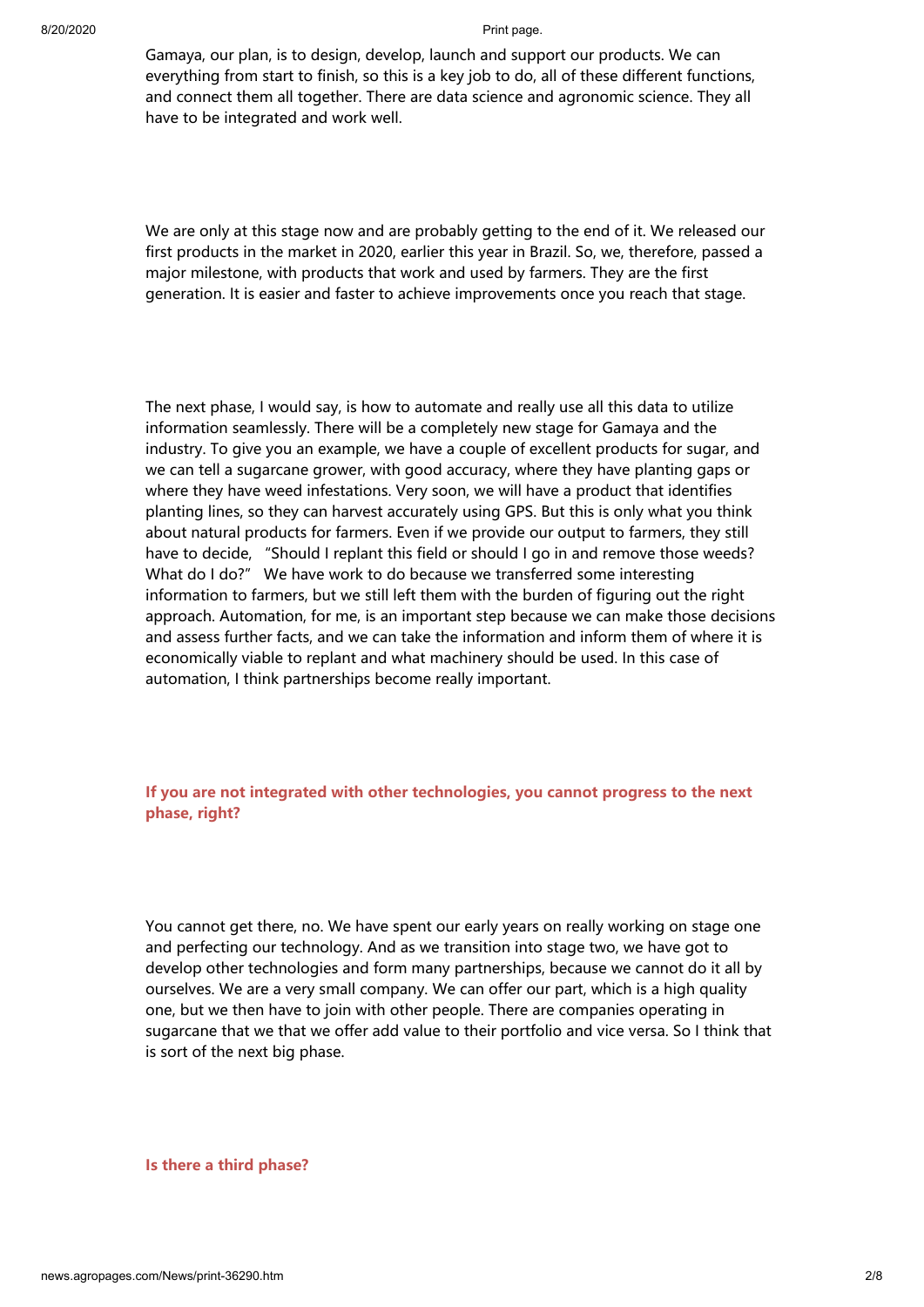The third phase might be a year or two down the road after that. There are many digital companies operating now, not just in remote sensing but in many other fields. And a lot of this technology is very compatible or very complementary. We do different things, but they help farmers altogether. So we have to join more common platforms. You know that I work for Gamaya, which is a remote sensing company, but I also work with a company, a digital company, which specializes disease prediction solutions and not detection, such as Gamaya. They are predicting things, but and they are also working at phase one too and trying to make sure that their technology is really good and really works well. When you think about it, that is a natural fit. Detection combined with prediction are effective in combination, makes everything more robust, and is a better way to use information. So, in that third phase, I see many consolidations, integrations, and the joining of people who are working on current platforms and creating bigger platforms. I think that in 12 to 36 months, many companies will start to combine like that. We are seeing it now, but not in a major way.

**You know Brazilian agriculture very well. What is our situation in terms of current technologies and the adoption of technology? How do you assess producers here in Brazil?** 

I think Brazilian producers, in general, are faster to adopt technologies than farmers in many other countries. This is probably a result of being generally very large. So they are managing sizable businesses and are much more businesses-mind. They really understand the value of technology and how it can contribute to the efficiency and effectiveness of their operations. That is a great advantage that Brazil has. On the other side, problems with connectivity are still present. During the World Agritech South America Summit, I heard one lady mentioning that her farm did not even have 3G. And so it is very difficult to use devices in real time out in the field. This is a barrier to the faster adoption of some of this technology. But I assume that what will happen, by the way, is comparable to many other countries.

## **For an agtech company, we use to say that if you are not in Brazil, you are not in the market, because of the presence of Brazil in the global market. Do you agree?**

I think it is really part of the reason why we see many agtech companies in Brazil. But I have heard that many companies not in Brazil that are doing quite well. China and the East, in general, is a center for agtech. You can see there are lots of activity in China, as well as in India, which is mainly local. I mean, those are major locals, which are developing more for small holders. China is probably farther ahead in drone technology than anywhere else because of its small farmers. Russia and Ukraine are another area where there are much local activity. Local companies are developing more for agriculture in those parts of the world. Their governments are very supportive, particularly in Russia, and are helping to drive progress as well. But it is in their own region where they are willing to invest. Brazil is particularly critical for many companies, but I am learning that there are other key parts of the world too.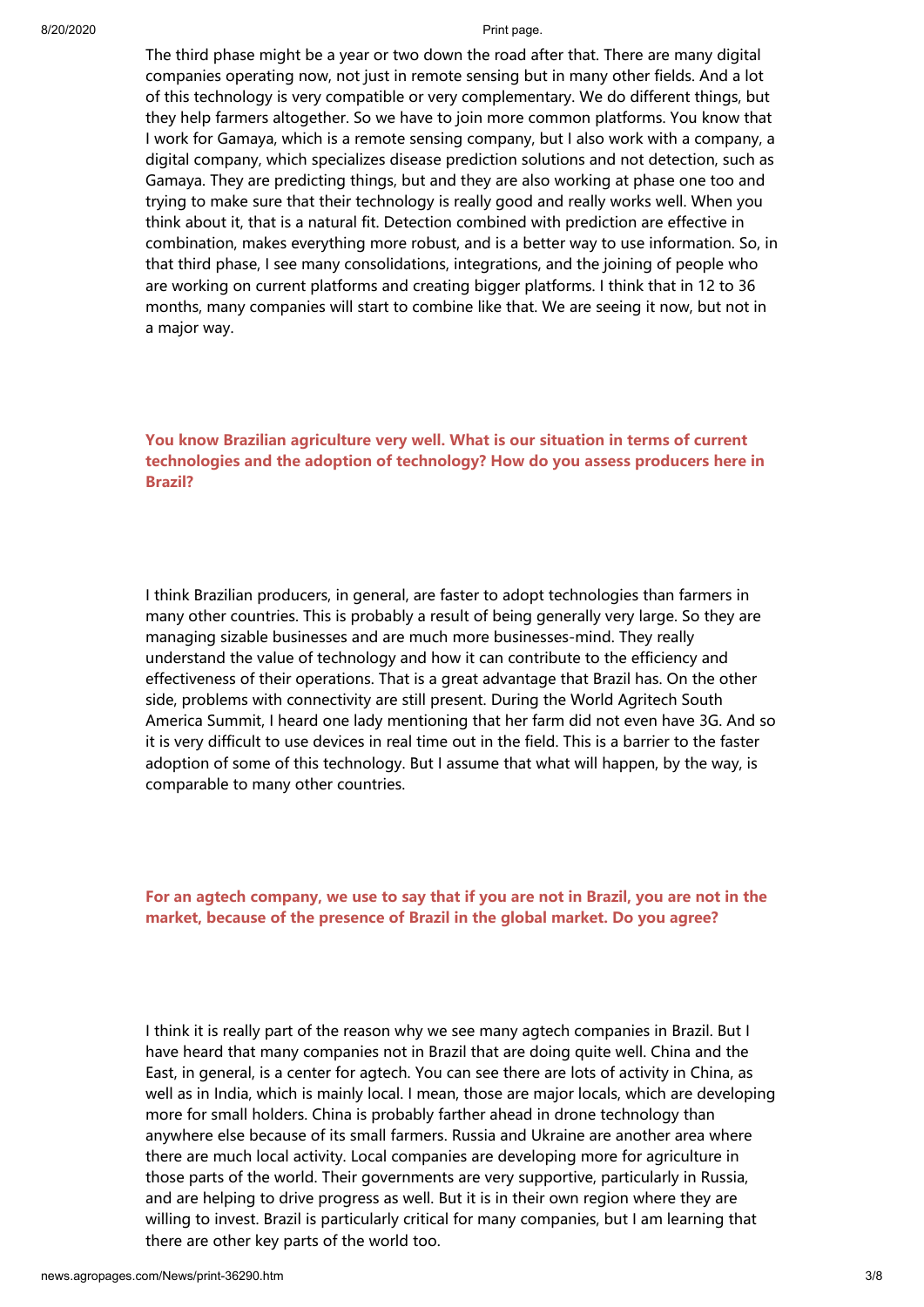**There are some investments from big ag companies in technology startups or creating their own digital solutions. Do you think that is a trend? Will these companies also play a key role in digital agriculture or could some small companies challenge big ag in this field?**

They are enhancing their positions, that is for sure. Whether they will become the main providers is another question. They have things going on and they have a lot of resources. They also have strong market positions that they can manage right now. Syngenta, my former employer, is in every country in the world and is generally the number one or two company that knows the requirements of all channels and most farmers. It is an established business, so it can bring products and services to the market very easily. On the other hand, they are not entirely unbiased, as the take advantage to help support the sales of their products. For many farmers I think that is somewhat of an issue, but it is also a bit of a complication, because Bayer is offering a proven platform, so is Syngenta, and so are others. How easy is it to use all these different ones? I think that there is a good opportunity for other companies to be the integrator or unbiased platform provider, which could emerge. I also think there is a lot of private equity and many other investors who are betting on that, as well companies such as Syngenta, Bayer, BASF and Corteva. Their core competencies are chemicals and seeds. Ninety nine percent of people working for those companies understand that really well, and digital technology is not their second DNA. Therefore, they need to look at many small companies to create partnerships, which will play a key role for us during that second phase, when we are trying to automate. To be honest, we are working with all those companies on projects that will hopefully become products. They look to us to provide expertise that they do not necessarily want to develop, and we look to them to provide some access to the market.

# **Remote sensing has a particularly role in making agriculture more sustainable and reducing the use of inputs. How will this drive the industry for the next years?**

Let us remember that there are many different uses for remote sensing, not just in the management of inputs. It will certainly help farmers make smarter decisions on the use of inputs, be more selective and careful, and not use them when not needed and only when really required. Allowing for more accurate timing and targeting is one considerable advantage that remote sensing can bring. I think there is a strong value proposition for remote sensing companies willing to do that. But remote sensing can do a lot more.

One of our current interests is harvest probation. We have a partnership with a company involved in sugarcane that is really interested in knowing about which fields will be ready to clean, so it can optimize the harvest and processing. Sugarcane is a big business, but it is not a smart business. So every time you can make something a bit more efficient, it is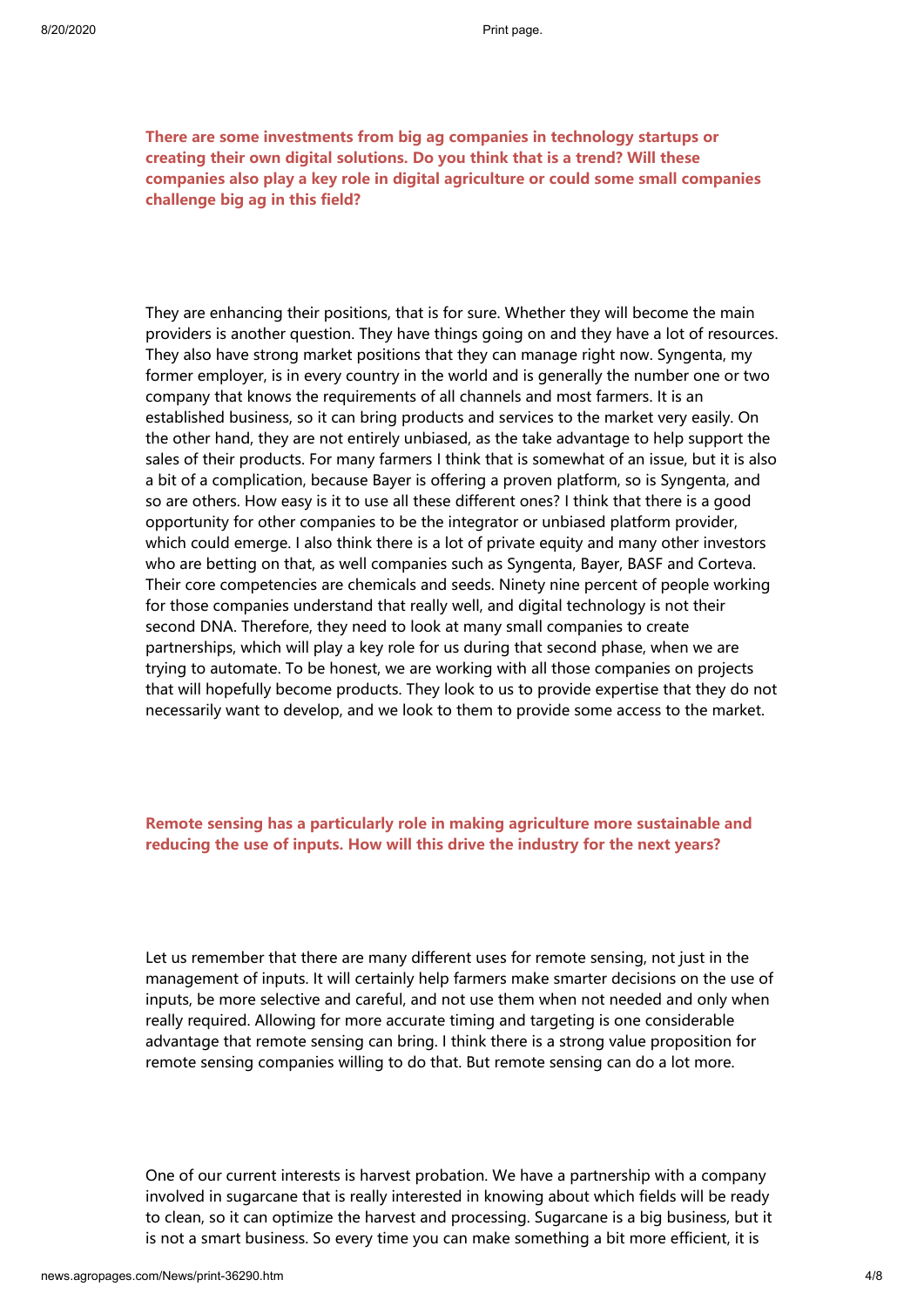really important and interesting. That is the value of another completely different use of remote sensing. Crop protection will also feature quite strongly in the range of offers. I should say just crop protection in terms of inputs and fertilizers.

**How do you see the future of remote sensing, with technologies such as hyperspectral images, machine learning and artificial intelligence? What else are we going to see in this area?**

At Gamaya, our particular emphasis has been on hyperspectral, which is related to the interests and expertise that the founders had when they started the company five years ago. We have advanced our capabilities in hyperspectral ever since. I would say that we are close to perfecting our capabilities in terms of drones. We invented the hyperspectral camera and hyperspectral sensors, and mastered calibration and the ability to design process information on drones. Drones are a great tool for small farms and for conducting research, but they are not highly scalable. So we are preparing for the next interesting phase of hyperspetral, which is a scalable version involving high altitude drones and satellites. There is at least one hyperspectral satellite operating, but with a such large resolutions that is not useful for us. We expect, possibly by 2023 or 2024, that there will be one or two satellites that we can link to and use in combination with our drones, as well as our capabilities to create products, conduct research in appropriate areas, and use satellites to correlate. We will be able to take hyperspectral to a scale that will be of value to larger crops, such as soybeans, corn and sugarcane.

There will be a major development in the entire range of remote sensing technologies, for which hyperspectral is a "Holy Grail," which can teach you the most about what is going on in farms. It is not always needed, but in some cases, hyperspectral can be really helpful. One good use that we think is really relevant for hyperspectral, mainly in Brazil, is for citrus greening. This disease devastates orchards. And by the time you detect citrus greening, it is too late. We have not developed the product yet, but we believe that hyperspectral will allow us to see the presence of citrus greening well before any other detection method and, therefore, enable a much more targeted, precise and surgical way to deal with it. That is the type of work that only hyperspectral, we believe, could do. Detecting problems, such as nematodes in soil and in plants, is another area that we believe hyperspectral could do the best job. It is still all in the future for hyperspectral. We hope to bring your first real hyperspectral product to the market in 2021 or 2022.

# **What about machine learning and artificial intelligence? How is this improving remote sensing?**

You know, I am not a technical guy. Ok?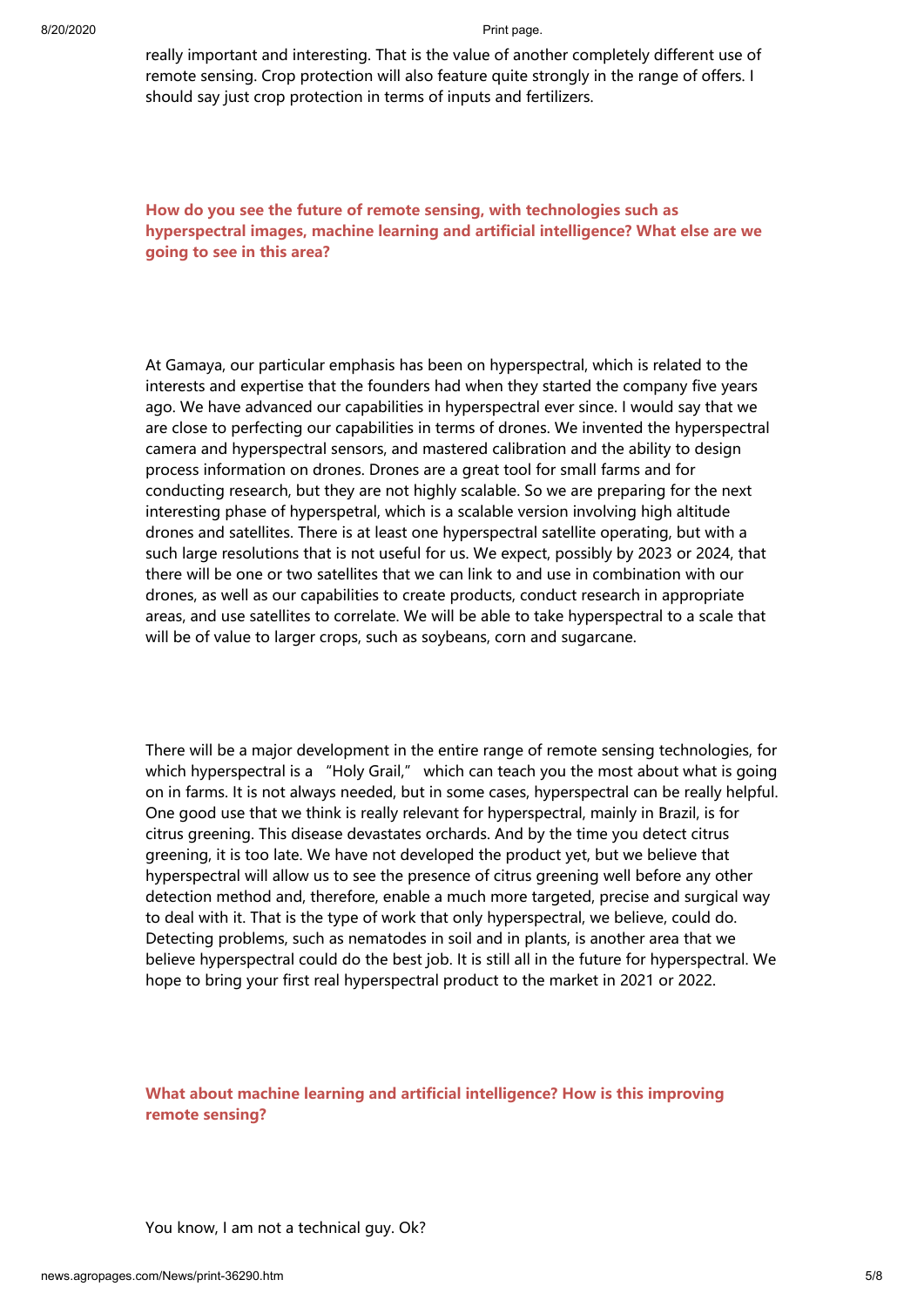### **That is better then, because you have an agronomic overview.**

Well, remote sensing generates a lot of data. You can never process that data without machine learning and artificial intelligence. Hyperspectral brings a hundred times more data that other types of remote sensing. So, it is an absolute critical enabler. Luckily, it now exists and is part of the whole end-to-end process. We are building our AI capabilities at the same time as we are advancing our hyperspectral cameras and hardware capabilities. So it is there and will be be a barrier to adoption, but a part of the process.

# Let us talk specifically about sugarcane, which is Gamaya's first product in Brazil. **And how do you see this sector here in Brazil? What Gamaya can bring to the sugarcane industry here?**

What Gamaya could bring is a lot more efficiency. Sugarcane operations are considerable. There are hundreds of thousands of hectares and to survive, the industry has to be as efficient as possible, which means using the least amount of resources to produce crops. Our first products are more efficiency-oriented ones, helping them decide where they should replant crops, where they should deal with weed infestations, and where they should harvest first. These are operational efficiency improvement products, and I think, in sugarcane, they add considerable value. A farmer estimated that we make back about six hundred dollars per hectare from planting in gaps over the course of the life of the cane. The cost of our product is very low, even too low.

#### **Could you raise it a little bit?**

We need to find ways to add value to that. I think it is really interesting, because, from my experience in the crop protection business, our rule of thumb for crop protection is to make sure that farmers make at least three to five times the cost of your chemical in the first year. Otherwise, you do not have a very strong value proposition. I just told you about sugarcane, where we have offer 100 times the return on investment, which is a fantastic opportunity to create money and value for growers. We are trying to ensure that our products are efficient and work properly without significant manual intervention. That is where we are right now.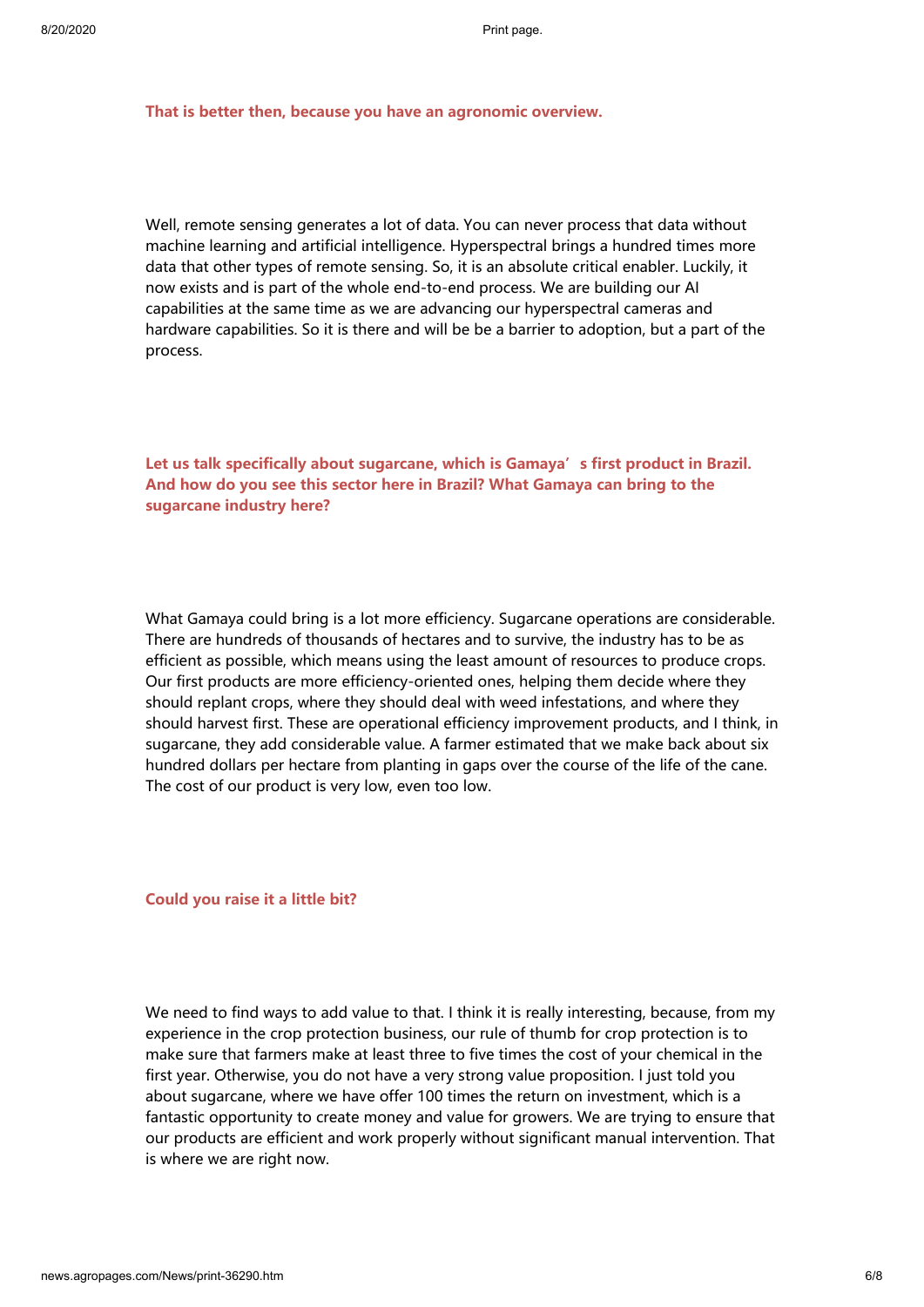Next year.

## **What do you predict for soy? I understand that efficiency is also the obvious answer.**

Our greatest interest in soybean is nematodes. We are partnering with a company that brings solutions against nematodes, and we are helping that company and farmers find nematodes. One of the relevant challenges is fact that you cannot see them as they are microscopic and hidden in soil, so you will never see them. So you do not really know if spraying is needed or not. This is, therefore, done on speculation or trust while hoping that you will not waste money. So what we are able to do is to paint an accurate picture showing of whether you have nematodes in parts of fields, which will justify precision treatment in only specific areas or on the entire field if there is a major infestation. This will help our partner sell more of their solutions, help farmers realize the benefits of their products, and give them some peace of mind and assure them that they are not spraying where it is not required, for example. They will, subsequently, have a higher probability of getting a return on their investment.

## **What is the progress of your product development? Was has been tested already?**

We have certain stage gates for our projects. In the first stage, we just explore and try to determine if feasible. The second stage is a proof of concept, so we do some tests, get some data, and find out if it really does work. We are just finishing that stage. The next stage is the first interesting stage. It is developing the minimum viable product, or MVP. We hope to have an MVP next year, and that would be great for Gamaya as it would be a major breakthrough for our business and, of course, for farmers and our partner. But sometimes, these things can take an extra year, it is agriculture so we go by season. If the data is not really convincing or there are problems in collecting data, which we typically experience in agriculture, we might have to continue for another year before we can really prove viability. That is a small company's task.

#### **In terms of size, soy is a huge market.**